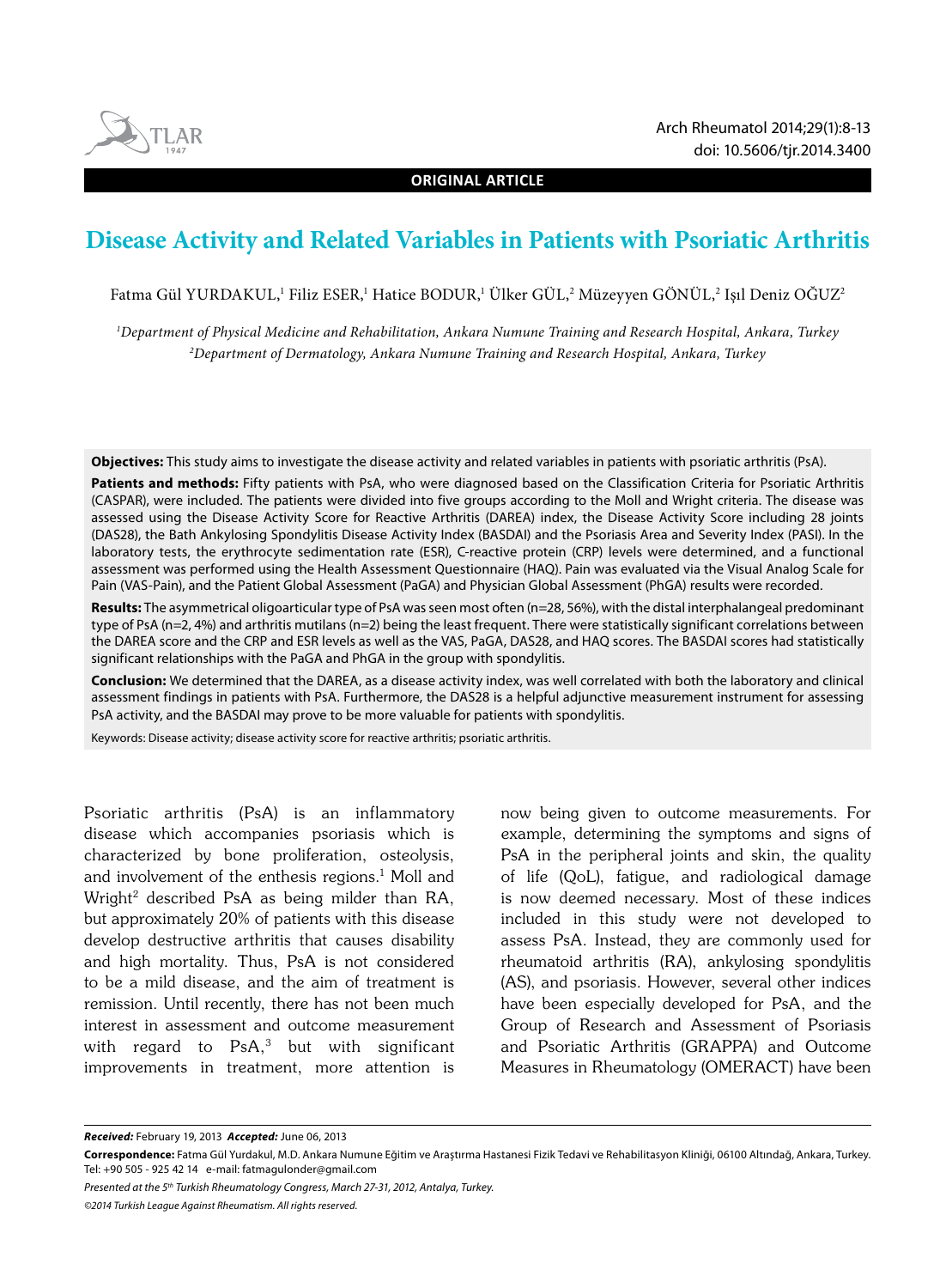working on developing conclusive indices for PsA.4 In our study, we aimed to evaluate patients with various disease activity using a variety of functional assessment indices.

#### **PATIENTS AND METHODS**

Fifty patients (26 females, 24 males; mean age 46.02±12.64 years; range 22 to 72) with PsA who were 18 years of age or older and were admitted to a physical medicine and rehabilitation follow-up outpatient clinic between October 2009 and September 2010 were included in this study. The diagnosis of PsA was made according to Classification Criteria for Psoriatic Arthitis (CASPAR).5

The patients' age, gender, duration of psoriasis, duration of PsA, nail involvement, and presence of dactylitis were noted, and their peripheral and axial joints were examined in detail. The patients with PsA were classified into five groups according to the Moll and Wright criteria.<sup>2</sup> In addition, any overlapping subgroups were also identified.

The Psoriasis Area and Severity Index (PASI)<sup>6</sup> scores of the patients were calculated by the same dermatologist. The Disease Activity Score including 28 joints (DAS28),<sup>4</sup> the Disease Activity Score for Reactive Arthritis (DAREA),<sup>7</sup> and the Bath Ankylosing Spondylitis Disease Activity Index (BASDAI)8 indices were used to assess the disease activity of the patients, and the Health Assessment Questionnaire (HAQ)<sup>9</sup> was applied for functional assessment. The results of the visual analog scale for pain (VAS-pain) (0-100 mm), patient global assessment (PaGA) and physician global assessment (PhGA) were also recorded. Furthermore, blood samples were obtained from the patients to determine the erythrocyte sedimentation rate (ESR) and C-reactive protein (CRP) levels.

Statistical analysis of the data was performed using the SPSS for Windows version 11.5 software program (SPSS Inc., Chicago, IL, USA), and normality of the continuous variables was analyzed using the Shapiro-Wilk test. The descriptive statistics were presented as mean ± standard deviation (SD) or median (interquartile range) for the continuous variables and as the number

**RESULTS**

to be statistically significant.

of the cases and percentage for the categorical variables. The significance of difference between the medians of the groups was investigated using the Mann-Whitney U test when there were two independent groups, and when there were more than two groups, the significance of difference was investigated using the Kruskal-Wallis test. In addition, the correlation of the continuous variables was investigated using Spearman's correlation test. A  $p$  value of  $\leq 0.05$  was considered

The demographic characteristics of the patients are shown in Table 1. We found no significant differences related to gender and determined that the age at PsA onset of PsA was  $35.8\pm10.1$  years (range 21-60).

Our findings also revealed that the asymmetrical oligoarticular type of PsA occurred most often (n=28, 56%) while the distal interphalangeal (DIP) predominant type (n=2, 4%) and arthritis mutilans (n=2) were the least common. Some of the patients were included in more than one group (Table 2).

The onset times of psoriasis and arthritis were also determined. Simultaneous onset occurred if these two diseases started within the same one-year period. Arthritis started prior to the appearance of psoriatic lesions in four (8%) of the

| <b>Table 1.</b> Demographic characteristics of the patients with psoriatic arthritis |    |               |                 |        |           |
|--------------------------------------------------------------------------------------|----|---------------|-----------------|--------|-----------|
| Variables                                                                            | n  | $\frac{0}{0}$ | $Mean \pm SD$   | Median | Min.-Max. |
| Age                                                                                  |    |               | $46.0 \pm 12.6$ |        |           |
| Gender                                                                               |    |               |                 |        |           |
| Female                                                                               | 26 | 52            |                 |        |           |
| Male                                                                                 | 24 | 48            |                 |        |           |
| Age at the onset of PsA                                                              |    |               |                 | 35.8   | 21-60     |
| SD: Standard deviation; Min.: Minimum; Max.: Maximum; PsA: Psoriatic arthritis.      |    |               |                 |        |           |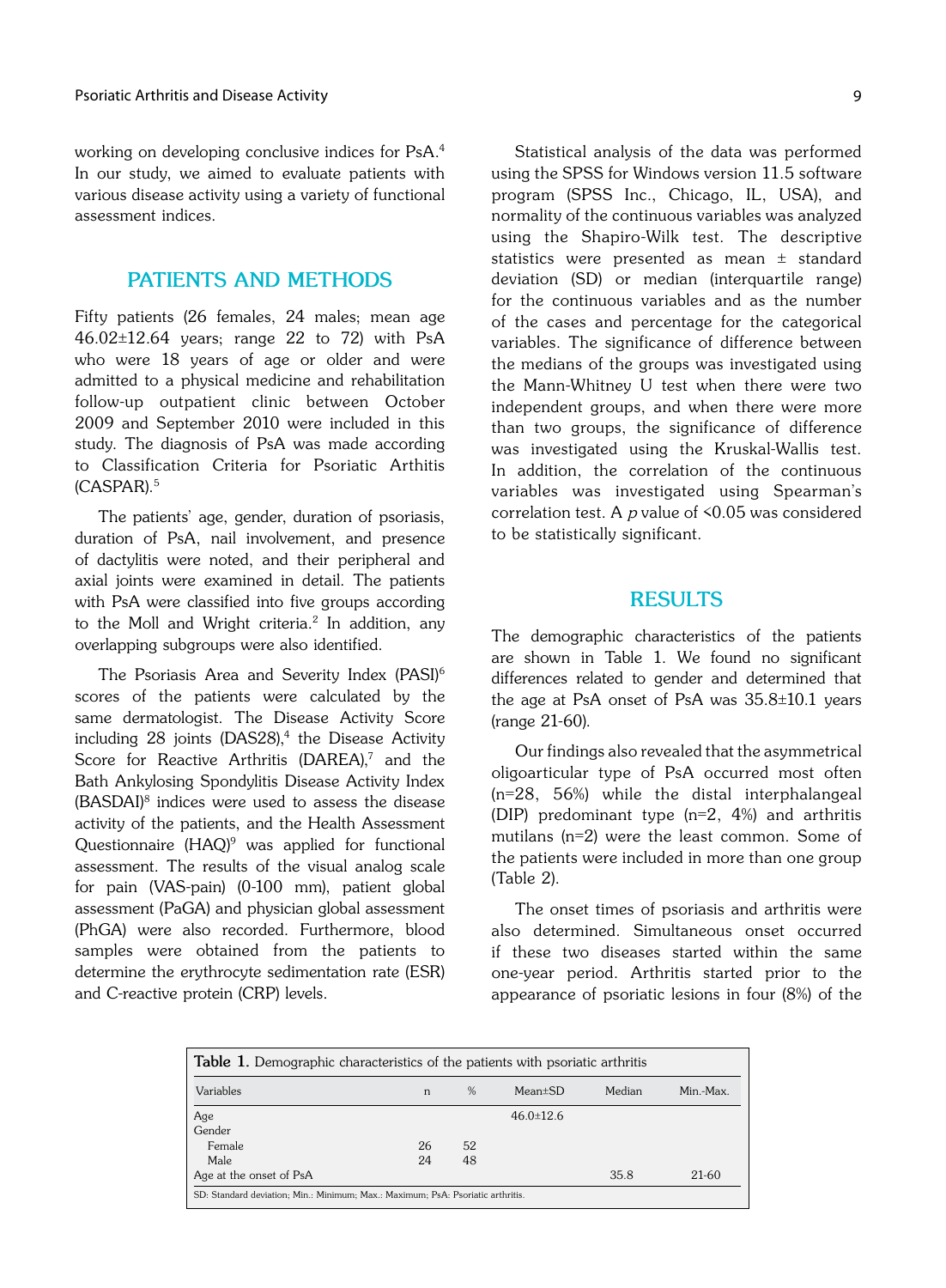**Table 2.** Psoriatic arthritis patient distribution according to the Moll and Wright criteria

|                                           | n             | $\frac{0}{6}$ |
|-------------------------------------------|---------------|---------------|
| <b>Types</b>                              |               |               |
| Spondylitis                               | 23            | 46            |
| DIP joint involvement                     | $\mathcal{P}$ | 4             |
| Asymmetrical oligoarthritis               | 28            | 56            |
| Symmetrical polyarthritis                 | 8             | 16            |
| Arthritis mutilans                        | $\mathcal{P}$ | 4             |
| Isolated and overlapped subtypes          |               |               |
| Isolated spondylitis                      | 10            | 20            |
| DIP joint involvement                     | 2             | 4             |
| Asymmetrical oligoarthritis               | 15            | 30            |
| Symmetrical polyarthritis                 | 8             | 16            |
| Arthritis mutilans                        | 1             | $\mathcal{P}$ |
| Spondylitis + asymmetrical oligoarthritis | 12            | 24            |
| Spondylitis + arthritis mutilans          | 1             | 2             |
| Asymmetrical oligoarthritis + arthritis   |               |               |
| mutilans                                  | 1             | 2             |
| Total                                     | 50            | 100           |

50 patients, simultaneously with psoriasis in four others (8%), and after the psoriatic skin lesions in 42 patients (84%).

In addition, dactylitis was identified in eight patients (16%) and enthesis in 31 (62%) patients. Moreover, entheses was seen in 22 (95.7%) of the 23 patients with spondylitis and in nine (33.3%) of the 27 patients without spondylitis.

Furthermore, there was nail involvement in 38 patients (76%), and this was investigated in each clinical subgroup. Nail involvement occurred most often in those with the DIP predominant (100%) and arthritis mutilans (100%) subtypes of PsA while it was the least common in the symmetrical polyarthritis (50%) and spondylitis (62.5%) subtypes.

In this study, the mean PASI score was 5.22±6.10 [median: 3.5 (range 0.8-37.7)]. When we grouped the PASI scores into mild, moderate, and severe categories, we found mild psoriasis in 70% (n=35), moderate psoriasis in 26% (n=13), and severe psoriasis in 4% (n=2) of the patients.

Laboratory investigations also revealed a mean ESR rate of 35.22±23.57 mm/h (4.00-93.00) and a mean CRP level of 2.41±3.97 mg/l (0.50-20). The patients were then grouped according to whether their ESR was  $>20$  mm/h or  $\leq 20$  mm/h and whether their CRP was  $>1$  or  $\leq 1$ , and we detected that the ESR was  $>20$  mm/h in 56% (n=28) of the patients and the CRP level was  $>1$  mg/l in 40%  $(n=20)$ .

The results of the DAREA, DAS28, and BASDAI disease activity indices as well as the VASpain, PaGA, PhGA, and HAQ are summarized in Table 3.

We also investigated the relationship between the ESR and CRP values and the DAS28, DAREA, BASDAI, and PASI) and found that the DAS28 and DAREA scores had statistically significant correlations with both the ESR and CRP. In addition, the relationship between the BASDAI score and ESR ( $p$ <0.05) was statistically significant, but there was no statistically significant relationship between the BASDAI and CRP (p>0.05), despite there being a positive correlation. Furthermore, there was also no significant relationship between the PASI score and the ESR and CRP levels (Table 4).

When the relationship between the DAREA and the DAS28, HAQ, VAS-pain, PaGA, and PhGA was investigated, we found that it was strongest between the DAREA and DAS28 scores. The DAREA scores also had a statistically significant correlation with the VAS-pain, PaGA, and HAQ (p<0.05), but the relationship with the PhGA did not reach statistical significance (Table 5).

| <b>Table 3.</b> The assessment parameters of the patients with psoriatic athritis |              |                 |        |               |  |  |
|-----------------------------------------------------------------------------------|--------------|-----------------|--------|---------------|--|--|
| Variables                                                                         | n            | $Mean \pm SD$   | Median | Min.-Max.     |  |  |
| Disease activity score for reactive arthritis                                     | 50           | $10.1 \pm 8.7$  | 7.55   | $1.50 - 44.0$ |  |  |
| Psoriasis area and severity index                                                 | 50           | $5.2{\pm}6.1$   | 3.50   | 0.80-37.70    |  |  |
| Disease activity score including 28 joints                                        | 50           | $4.3 \pm 1.2$   | 1.49   | 2.48-7.58     |  |  |
| Bath ankylosing spondylitis disease activity index                                | $50^{\circ}$ | $3.8 \pm 1.7$   | 3.40   | $0.20 - 8.00$ |  |  |
| Visual analog scale-pain                                                          | 50           | $57.9 \pm 24.6$ | 60.00  | 5.00-100.00   |  |  |
| Patient global assessment                                                         | 50           | $52.3+24.2$     | 50.00  | 5.00-100.00   |  |  |
| Physician global assessment                                                       | 50           | $48.0 \pm 19.6$ | 50.00  | 5.00-90.00    |  |  |
| Health assessment questionnaire                                                   | 50           | $0.4 \pm 0.5$   | 0.25   | $0.00 - 2.85$ |  |  |
| SD: Standard deviation; Min.: Minimum; Max.: Maximum.                             |              |                 |        |               |  |  |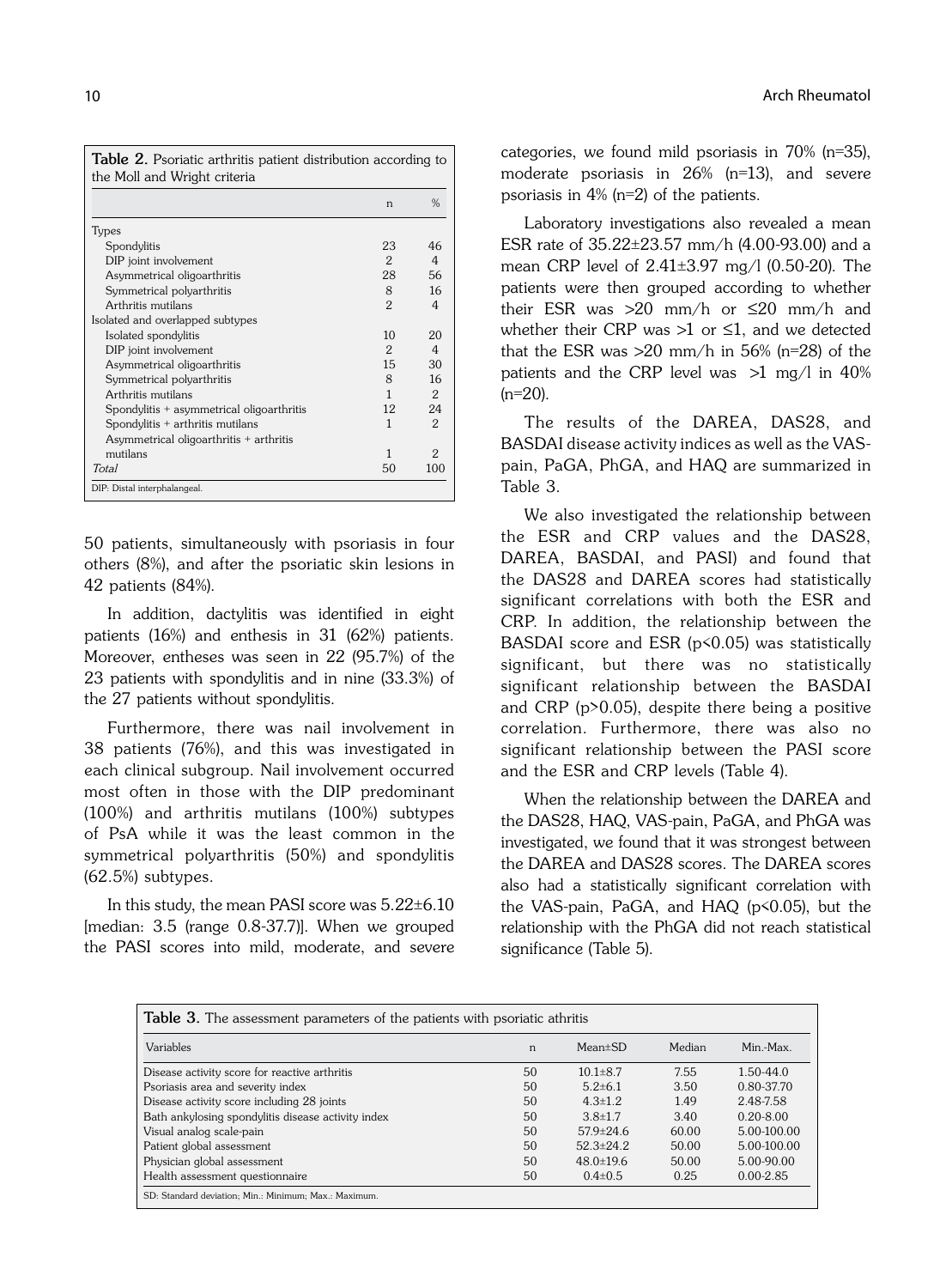| <b>Table 4.</b> The relationship between ESR and CRP and disease activity in the patients with psoriatic arthritis |          |               |          |               |    |
|--------------------------------------------------------------------------------------------------------------------|----------|---------------|----------|---------------|----|
|                                                                                                                    |          | <b>ESR</b>    |          | <b>CRP</b>    |    |
|                                                                                                                    |          | $\mathcal{D}$ |          | $\mathcal{D}$ | n  |
| Disease activity score including 28 joints                                                                         | 0.520    | $\leq 0.001$  | 0.371    | $\leq 0.001$  | 50 |
| Psoriasis area and severity index                                                                                  | $-0.045$ | 0.756         | $-0.088$ | 0.545         | 50 |
| Disease activity score for reactive arthritis                                                                      | 0.285    | $0.045*$      | 0.386    | $0.006*$      | 50 |
| Bath ankylosing spondylitis disease activity index                                                                 | 0.281    | $0.048*$      | 0.248    | 0.083         | 50 |
| ESR: Erythrocyte sedimentation rate; CRP: C-reactive protein; * p<0.05                                             |          |               |          |               |    |

Additionally, we assessed the relationship between the BASDAI scores and the PaGA, PhGA, and HAQ and found a significant correlation between the PaGA and PhGA in the spondylitis group (p<0.025) (Table 6).

## **DISCUSSION**

In our study, we determined that the mean age and duration of the arthritis symptoms of our patients were in agreement with other previously published studies. In addition, we found no significant differences according to gender, $10-12$  and the most common type of PsA was the asymmetrical oligoarticular type, which also correlated with earlier research.13-15

The PASI was used to evaluate the extent and severity of the skin lesions, with erythema (redness), induration (thickness), and desquamation (scaling) of the lesions being assessed<sup>6</sup> Some studies have reported more severe skin lesions in patients with PsA<sup>15</sup> while others have found no direct relationship between the severity and extensiveness of the skin lesions and arthritis symptoms.<sup>16</sup> Generally, most patients have mild/moderate skin lesions. However,

**Table 5.** The relationship between the disease activity index for reactive arthritis and the disease activity score 28, health assessment questionnaire, visual analog scale-pain, patient global assessment and physician global assessment the in patients with psoriatic arthritis

|                                                                 |       | DAREA          |    |  |
|-----------------------------------------------------------------|-------|----------------|----|--|
|                                                                 | R     | $\overline{p}$ | n  |  |
| Disease Activity Score including 28 joints                      | 0.860 | $\leq 0.001*$  | 50 |  |
| Visual analog scale-pain                                        | 0.379 | $0.007*$       | 50 |  |
| Patient global assessment                                       | 0.316 | $0.025*$       | 50 |  |
| Physician global assessment                                     | 0.272 | 0.084          | 50 |  |
| Health assessment questionnaire                                 | 0.312 | $0.028*$       | 50 |  |
| DAREA: Disease activity index for reactive arthritis; * p<0.05. |       |                |    |  |

Turkiewicz and Moreland<sup>5</sup> noted that skin and arthritis symptoms were simultaneously exacerbated in 30-40% of the patients with PsA, and Schoels et al.<sup>17</sup> reported a mean PASI score of  $9.3\pm10.1$  In our study, the mean PASI score was lower at 5.22±6.10 Similar to the literature, the majority of our patients had mild or moderate disease.

The DAS28 is a disease activity index that was developed for patients with RA. Since the joints used in the calculation of DAS28 do not include the foot and DIP joints, a number of investigators have advocated that its use with PsA should be limited.5 Schoels et al.<sup>17</sup> reported a significant improvement in the DAS28 scores of patients with PsA after treatment with disease-modifying antirheumatic drugs (DMARDs) and biological therapy. In our study, because the DAS28 scores were significantly correlated with the ESR and CRP levels as well as the VAS-pain and HAQ, we concluded that it was a helpful adjunctive tool that could be used to follow up PsA activity.

Recently, the DAREA index, which has been in use since 2000 for reactive arthritis, has been utilized to assess joint activation. $^7$  Nell-Duxneuner et al. $18$  investigated the suitability of disease activity indices in patients with PsA and identified three major headings which contained five different components: (i) patient-related data (PaGA and patient pain assessment), (ii) jointrelated data (the number of tender and swollen joints), and *(iii)* acute phase reactants (CRP levels showed disease activity the best). These five components are reflected more thoroughly by the DAREA.<sup>14</sup> Schoels et al.<sup>17</sup> showed a significant correlation between the DAREA scores and the DAS28, VAS-pain, and HAQ scores along with the ESR and CRP levels, with significant improvement being seen in the DAREA scores in the treatment group. When the sensitivity of the alteration of the scores after the therapy was analyzed, no change was noted after 14 weeks in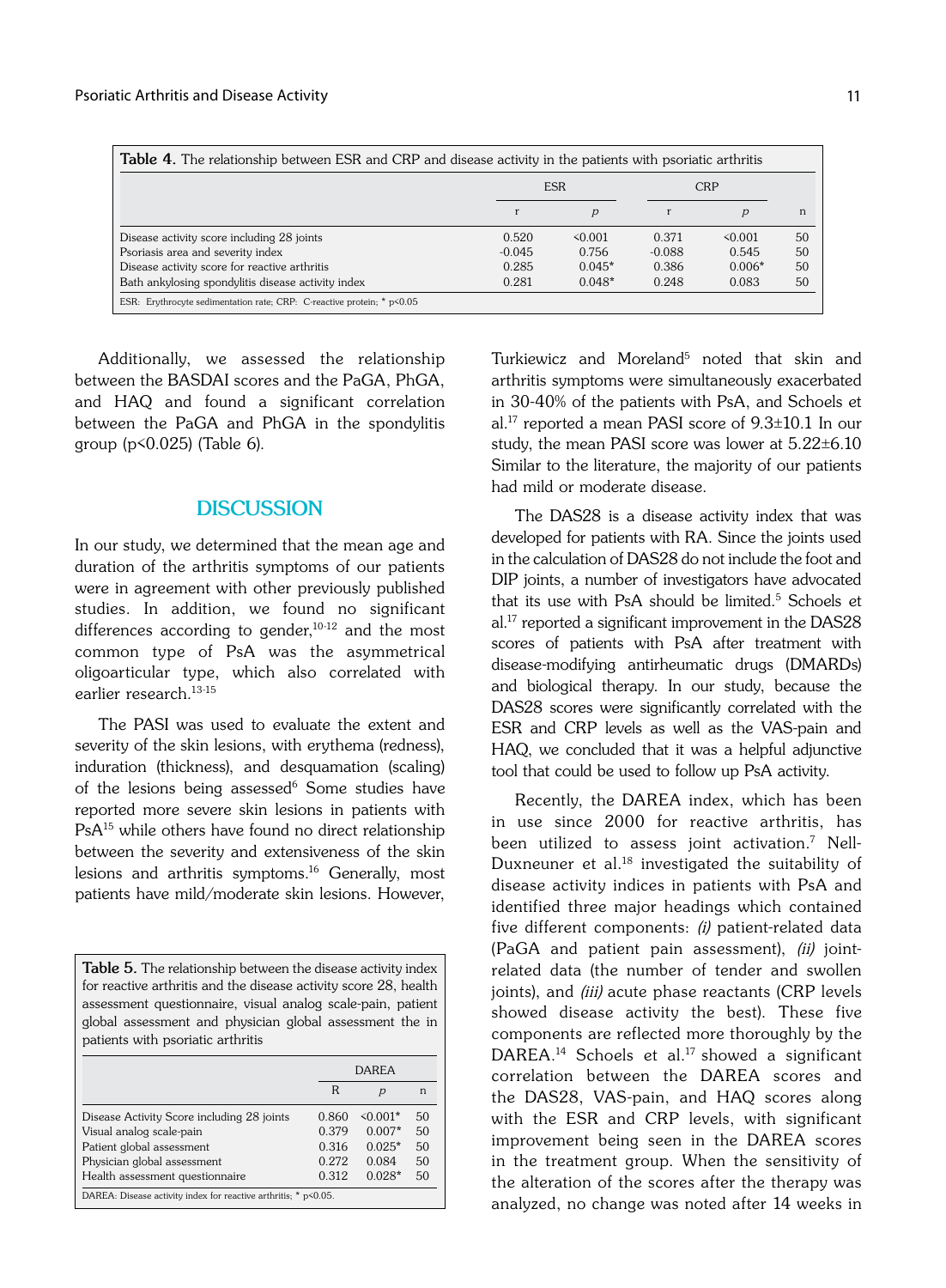|                                                                       | <b>BASDAI</b>    |                |    |                     |       |    |  |
|-----------------------------------------------------------------------|------------------|----------------|----|---------------------|-------|----|--|
|                                                                       | With spondylitis |                |    | Without spondylitis |       |    |  |
|                                                                       | R                | $\overline{p}$ | n  |                     | р     | n  |  |
| Patient global assessment                                             | 0.501            | $0.015*$       | 23 | 0.069               | 0.732 | 27 |  |
| Physician global assessment                                           | 0.479            | $0.021*$       | 23 | 0.065               | 0.748 | 27 |  |
| Health assessment questionnaire                                       | 0.382            | 0.071          | 23 | 0.276               | 0.178 | 27 |  |
| BASDAI: Bath ankylosing spondylitis disease activity index; * p<0.025 |                  |                |    |                     |       |    |  |

Table 6. The relationship between the bath ankylosing spondylitis disease activity index and the patient global assessment, physician global assessment and health assessment questionnaire in the patients with

the placebo group, but there were variations in the other scores. This important finding indicates that the DAREA is a sensitive disease activity index for PsA. In addition, when radiological changes were evaluated at the end of  $54<sup>th</sup>$  week in the same study, a significant correlation was shown between the DAREA scores and these changes. Schoels et al.<sup>17</sup> reported that the DAREA was a suitable index for PsA and that it could be used under the heading of Disease Activity Index for Psoriatic Arthritis (DAPSA). In our study, we concluded that the DAREA was an easily calculated index that was beneficial for following up disease activity.

The BASDAI is an index that has been frequently used in the follow-up of the disease activity in patients with AS, and it has been reported that these scores are higher for patients with PsA who have axial involvement.<sup>19</sup> In our study, the BASDAI showed a significant correlation with ESR, an acute phase reactant, in both the axial and peripheral PsA groups. In addition, in the spondylitis group, we identified statistically significant relationships between the BASDAI and PaGA and PhGA.

The most characteristic laboratory test abnormalities are a high ESR and an increase in CRP levels in patients with PsA, with a rise in ESR occurring in 40% of those with this disease. Furthermore, the ESR is known to be the inflammatory marker that correlates best with the clinical joint score.<sup>1</sup> Gladman et al.<sup>14</sup> analyzed 220 patients with PsA and found an ESR of >25 mm/h in 41% of the participants and reported that this was true for patients with both skin and joint disease activity. In addition, Moghaddassi et al.<sup>12</sup> reported an increased ESR in 79% of the patients and high CRP levels in 78.2%, and they believed that these findings were valuable prognostic signs. Günal et al.20 also evaluated 86 patients with PsA in Turkey and reported an ESR of >30 mm/h in 40% of the study participants. In our study, we identified an ESR of ≥20 mm/h in 56% of the patients and a CRP level of  $1$  in  $40%$ 

#### **Conclusion**

In this study, our findings indicated that DAS28 is a helpful adjunctive instrument to monitor PsA disease activity and that BASDAI may be more valuable in patients with spondylitis. In addition DAREA is found to be a valuable measurement to evaluate disease activity and functional status of patients with PsA reliably.

#### **Declaration of conflicting interests**

The authors declared no conflicts of interest with respect to the authorship and/or publication of this article.

#### **Funding**

The authors received no financial support for the research and/or authorship of this article.

### **REFERENCES**

- 1. Gladman DD, Clinical Features of Psoriatic Arthritis. In: Ricthlin CT, FitzGerald O, editors. 1st ed. Philedephia: Mosby, Inc affiliate of Elsevier Inc.; 2007. p. 11–19.
- 2. Moll JM, Wright V. Familial occurrence of psoriatic arthritis. Ann Rheum Dis 1973;32:181–201.
- 3. Goupille P. Psoriatic arthritis. Joint Bone Spine 2005;72:466–70.
- 4. Bruce IN, Psoriatic arthritis: clinical features. In: Hochberg MC, Silman AJ, Smolen JS, Weinblatt ME, Weisman MH, editors. 4th ed. Philedephia: Mosby, Inc affiliate of Elsevier Inc. 2008. p. 1165–77.
- 5. Turkiewicz AM, Moreland LW. Psoriatic arthritis: current concepts on pathogenesis-oriented therapeutic options. Arthritis Rheum 2007;56:1051–66.